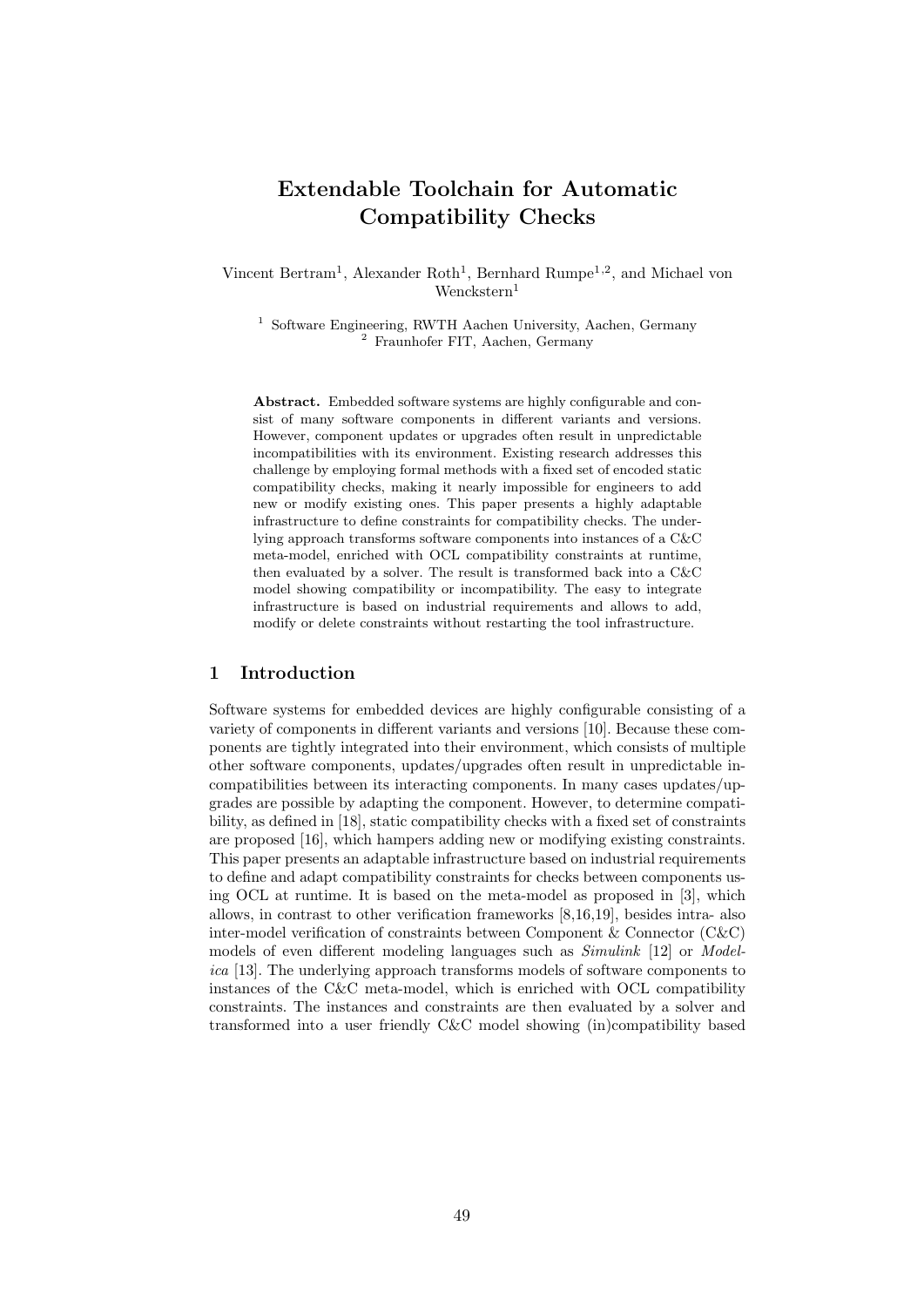

Fig. 1: Two versions of a simplified emission control ECU having different constraints

on a counter-example [15]. Our infrastructure allows to modify, delete, and add constraints and supports the addition of new transformations to check arbitrary (heterogeneous) C&C architectures without changing the infrastructure itself.

Next is an example in Sec. 2 which is followed by a set of industrial requirements in Sec. 3. Sec. 4 introduces the tools and languages used by the infrastructure proposed in Sec. 5. Sec. 6 describes the technical realization. Finally, Sec. 7 and Sec. 8 compare our approach to existing work and conclude this paper.

## 2 Motivating Example

As a motivating example, we use a simplified emission control system as used in automotive industry. The Electronic Control Unit (ECU) has an input for the pressure value of the exhaust system, a speed sensor for the current velocity, and an oxygen sensor. Using these values, the urea amount is triggered to clean emissions. Now a team of developers is responsible to develop a new version of the controller to maximize gas mileage. In this context, ECU V2 has been developed. It has the same ranges for all input ports but the constraint when to turn off the emission control has been changed from  $135 \text{ km/h}$  to  $125 \text{ km/h}$  (see Fig. 1).

Due to varying regulations in different countries (in Germany the emission control can be turned off if the speed is greater 120 km/h, whereas in the US it can be turned off if speed is greater  $128 \text{ km/h}$ , a developer team member is unsure if the new version can be used in the US and in Germany. Her doubts are justified: on the component's type level the different versions seem to be compatible. However, due to the additional constraint they are not. In particular, for the German market, the newer version is compatible (requires a turn off if speed  $> 120 \text{ km/h}$ , whereas in the US the new version is *not* compatible because the emission control is turned off too early. Our proposed solution does not only allow to check such compatibilities between different component versions, but it also allows to dynamically en-/disable OCL constraints, e.g. local market regulations such as emission control, during tool runtime.

## 3 Industrial Requirements

The proposed approach is developed with respect to a set of requirements, which are derived from the SPES\_XT project<sup>1</sup>. They indicate that a differentiation be-

<sup>1</sup> http://spes2020.informatik.tu-muenchen.de/spes\_xt-home.html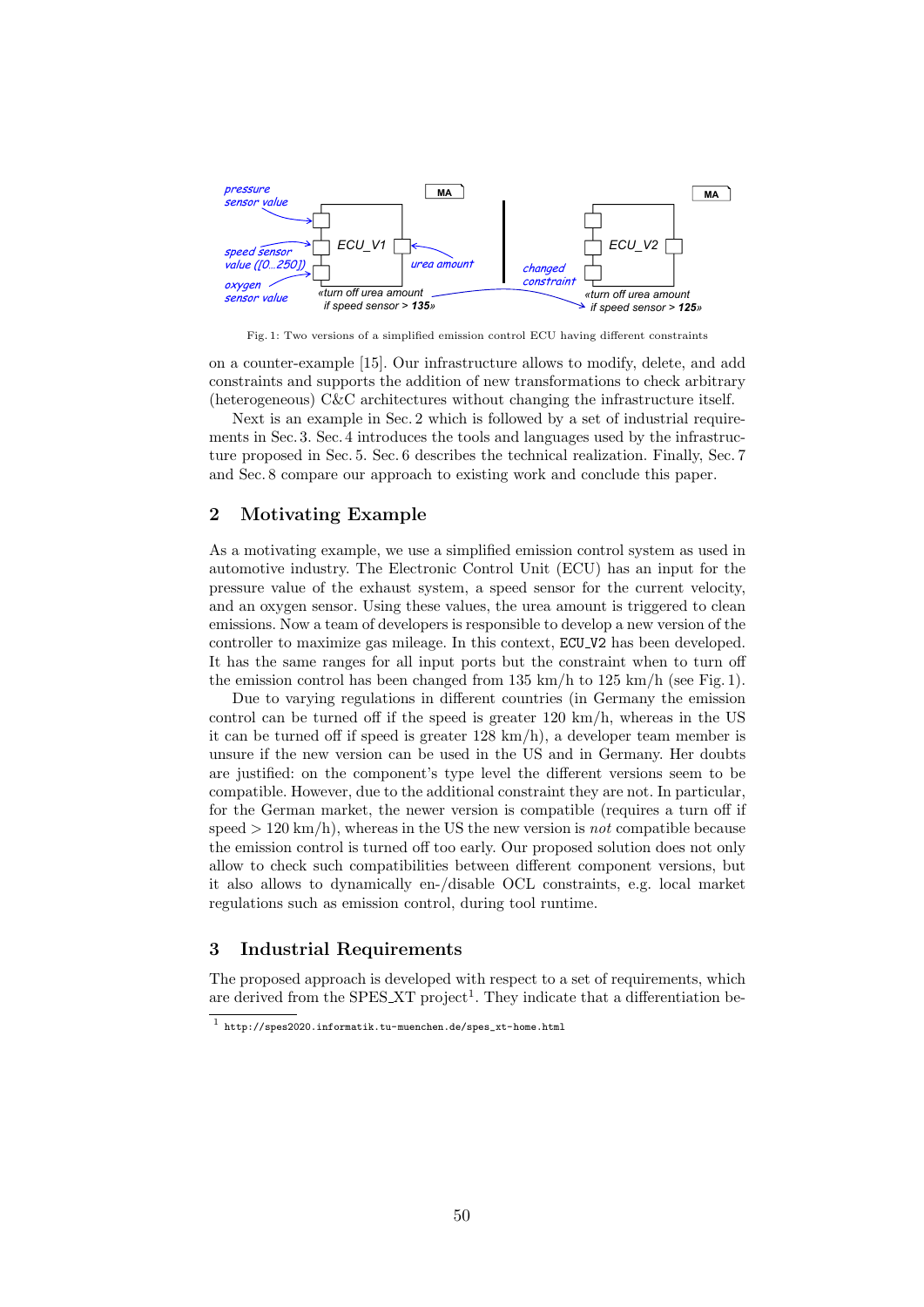tween engineers (who are using the toolchain) and developers (who are extending the toolchain), is required. Subsequently, a set of the main requirements is introduced:

(R1) Compatibility constraints have to be defined in comprehensive and concise notation: Most engineers are only familiar with Java- or C-like syntax. Therefore, specifying constraints must hide all model-checking aspects.

 $(R2)$  The tool should support heterogeneous C&C architecture models: Since in industry various C&C architectures including third party plugins or in-house developments are used, the tool should be easily extendable.

 $(R3)$  Developers should be able to modify structural compatibility constraints: Compatibility rules must be adaptable instead of hardwire them to support different local markets and to be flexible for changing laws.

(R4) Meaningful and model related error messages: Reported violations must be easy to comprehend for engineers, having no deep knowledge of formal methods. Therefore, expressive descriptions relating to source C&C models should point to components being affected with incompatibility.

 $(R5)$  C&C model files should not be modified: The tool should also derive compatibility statements (probably weaker ones, because of missing information) between older (without touching them) and newer Simulink models.

 $(R6)$  Compatibility checking should be easy for engineers: A seamless integration into existing C&C modeling tools such as Simulink should be supported.

## 4 Modeling C&C Architectures and Constraints

The realization of the proposed approach is based on the MontiCore (MC) framework [11], which is a light-weight and highly customizable language workbench supporting language development and facilitates all elements of language definition, language processing, and code generation.

A language family, realized with the MC framework, is the UML/P language family [17], which is rooted on the Unified Modeling Language (UML) family. It provides a set of modeling languages, supporting reduced modeling language concepts with clear semantics, addressing different aspects of software development. For example, the UML/P Class Diagram (CD) modeling language can be used to model structural aspects. Instances, of this structure can be described using the UML/P Object Diagram (OD) language, and constraints for the structural model can be defined by the UML/P object constraint modeling language  $(OCL/P)$ . To model C&C architectures, *Simulink*, an industrial modeling tool is used. The MC framework has been extended to process Simulink models and to generate queries for the Microsoft Z3 Satisfiability Modulo Theories (SMT) solver [6], which finds solutions for first-order decisions problems.

### 5 Extendable Infrastructure for OCL Evaluation

An approach has been developed to check for structural compatibility of two components, which satisfies the requirements described in Sec. 3 and is based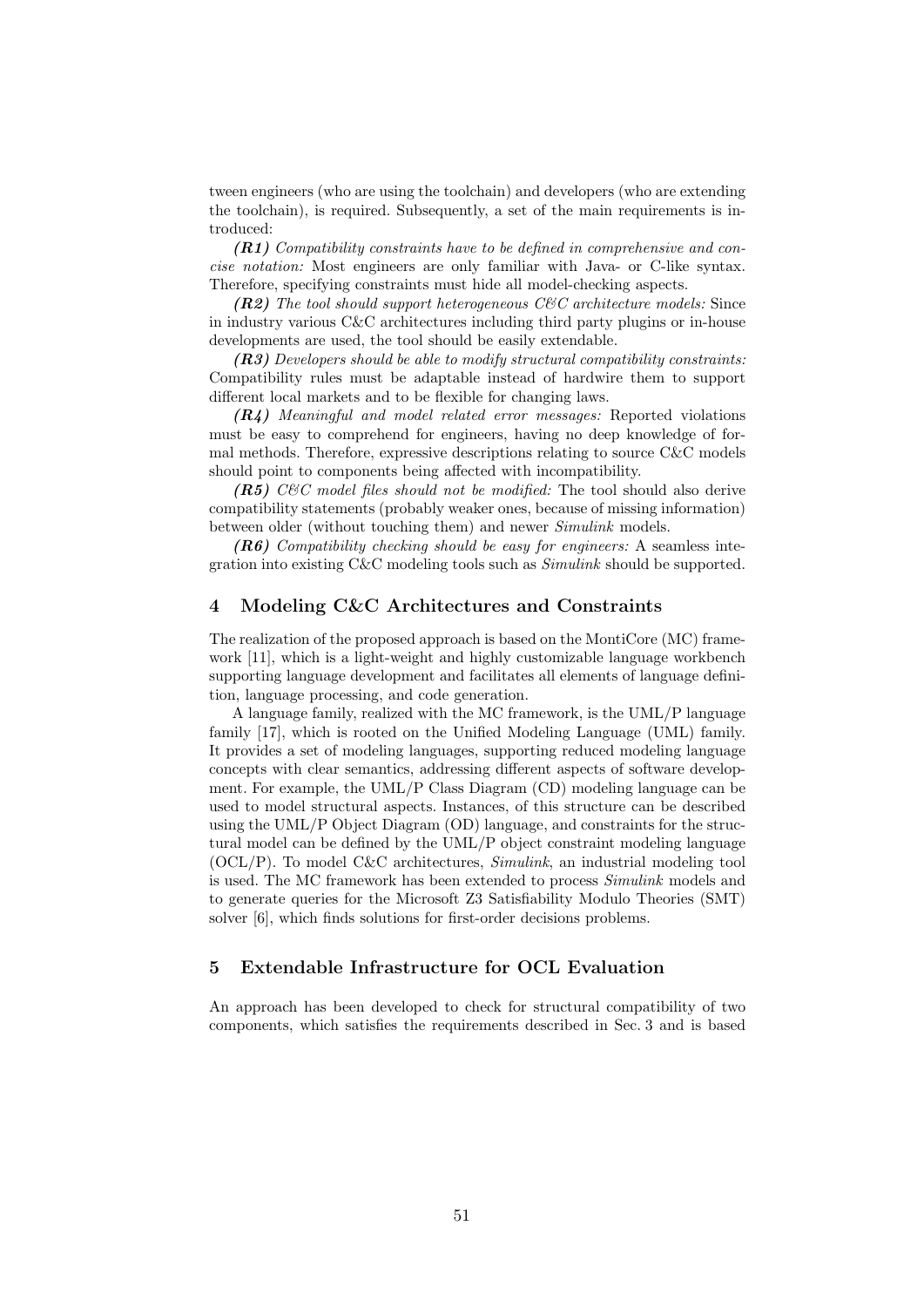

Fig. 2: Compatibility checking workflow on the example of two Simulink models

on C&C architectures and user-friendly (R1) constraint modeling language. The proposed approach, shown in Fig. 2, is composed of five plug-in points, which enable dynamic support for different modeling languages such as *Simulink*, Tar $getLink$  and Modelica and solvers such as Alloy [2], Yices [6], and Z3 [14] (R2). Since all transformations are dynamically executed during the checking process, redefinitions and extensions of compatibility definitions and compatibility variations (e.g. for local markets) are supported (R3).

The numbers  $(1)$  to  $(10)$  in Fig. 2 represent the processing steps:  $(1)$  transforms C&C input models to ODs, which are an instantiation of the meta-model for all well-established and commonly used C&C modeling languages. More information about this meta-model can be found in one of our previous work [3]. (2), (3) and (4) generate for all UML/P language family artifacts (CDs, OCL constraints, and ODs) solver specific ones. The parts are merged to one query document in (5), and evaluated by the solver in (6), which produces an artifact containing - in case of incompatibility - instantiations of error classes. Each error class is transferred back to one or several counterexample ODs in (7). These error class ODs are used to generate user-friendly text messages in (8) and to produce in (9) Matlab code generating visual counterexamples with minimal witnesses when executed in (10). Underspecification, which may occur in transformation steps (3) and (4), when checking compatibility constraints between older (not enriched model with less information) and newer (more information) C&C components (R5), is handled by dynamically not executing particular constraints.

The toolchain is divided into a C&C Engineer Frontend, a MC Developer Frontend, and a Solver Backend, each of which addressed by either an automotive engineer modeling Advanced Driver Assisted System (ADAS) functionality  $(\text{gray-slashed artifacts})$  or a quality control/assurance  $(QA/QC)$  developer specifying compatibility constraints and different error classes (gray-lined artifacts).

Engineer View The automotive engineer initiates the compatibility check in Simulink (R6), therefore the engineer must not learn a new tool. The result annotated with error descriptions is presented as a Simulink model (R4), since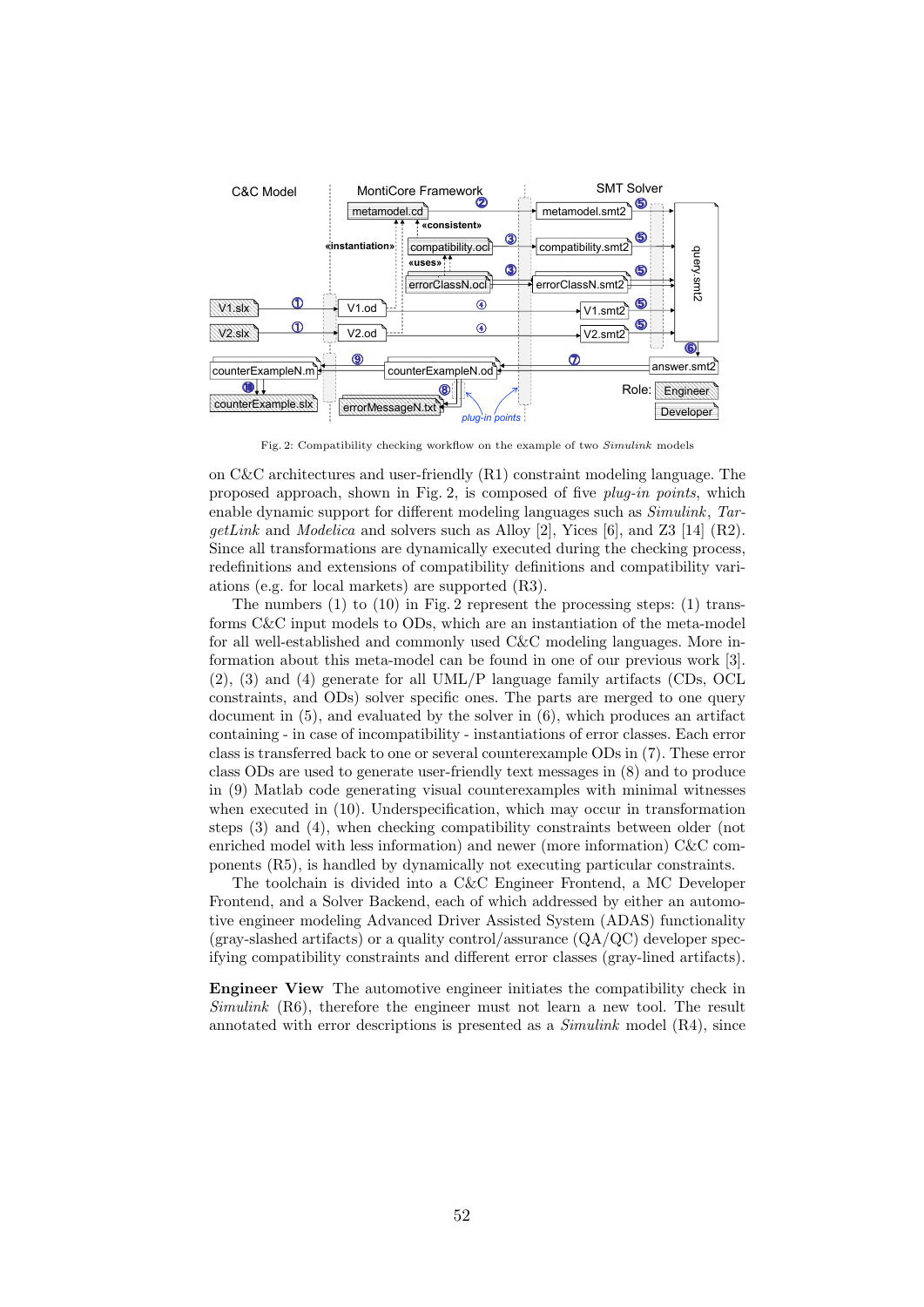

Fig. 4: Comparison between OCL code and Z3 code generated by  $(3)$  in Fig. 2

the engineer already knows *Simulink* with its syntax and semantics, thus, he is able to understand the error messages. The witness generation algorithm is based on previous work done by Ringert [15] and is showing the constraint violating part of the model (see Fig. 3). The example points directly to the violated constraint US::EmissionControl when checking backwards compatibility of ECU V2 to ECU V1. As the algorithm does not find a witness violating EU::EmissionControl, backwards compatibility is still given for the German market.

Developer View The developer defines compatibility constraints and counterexamples as well as additional regional constraints as presented in Sec. 2 in OCL/P using the MC developer frontend. These counterexample specifications are used to generate useful feedback for automotive engineers in case of component incompatibility as shown in Fig. 3. Fig. 4 illustrates how MC transforms OCL/P code to SMT code for use with the Z3 solver. A more detailed textual description of the code and how a counterexample in OCL/P looks like can be found in [4]. Our student survey found out that OCL/P code is easier to learn than SMT code, because the syntax is Java like, especially with the infix operator notation, whereas most students are not very familiar with SMT's prefix notation making it more difficult to match what arguments belongs to what prefix-operator. A more complex example, comparing two ADAS, and showing how unoptimized generated SMT code actually looks like is available at:

http://rise4fun.com/Z3/2AsLg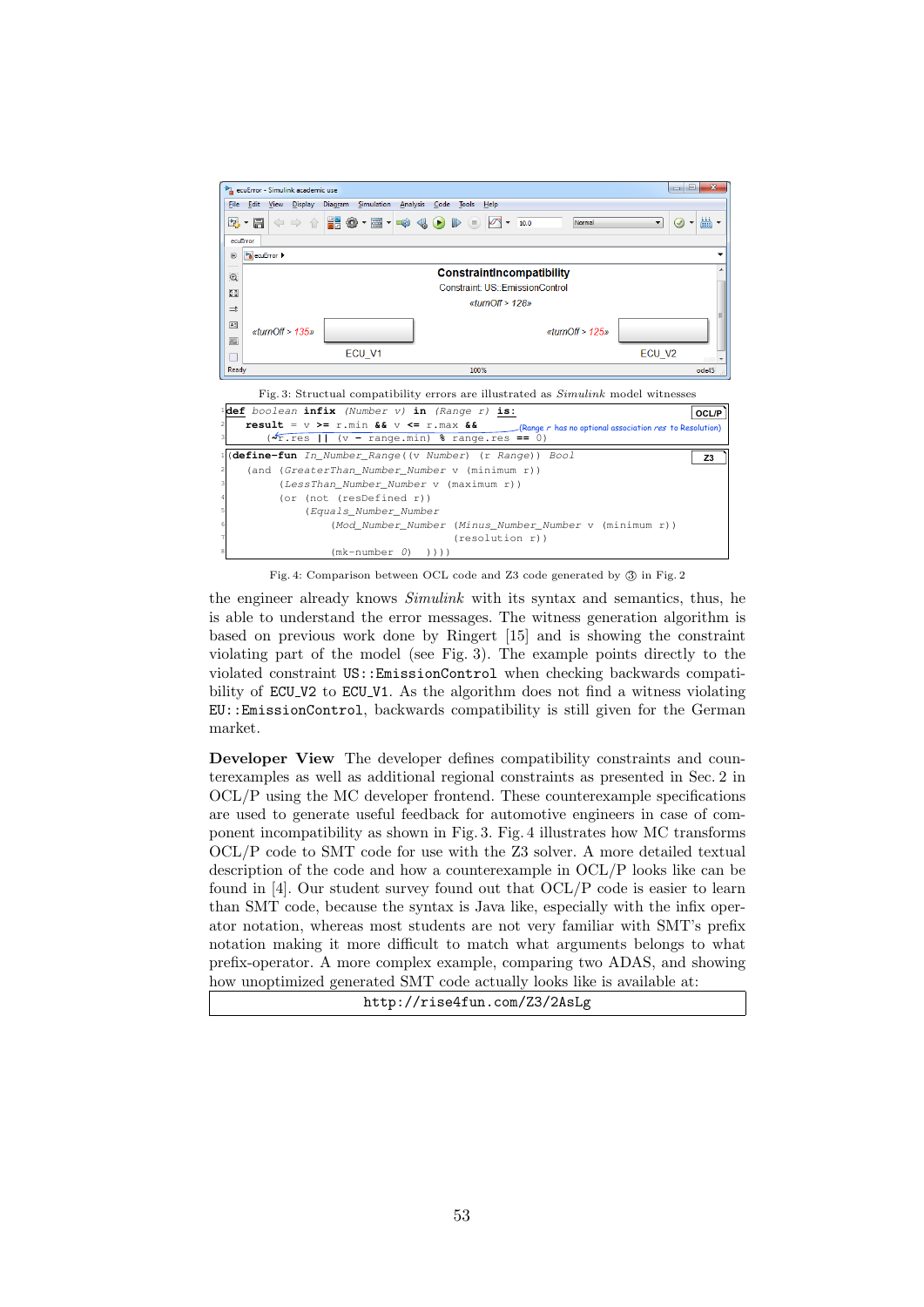## 6 Performance Considerations

The overall performance of this approach mainly depends on the generator. In particular, how it generates solver-specific code from the UML/P language family artifacts. Since our motivating example is too small, a bigger model comparing interface compatibility of two ADAS is taken from the SPES\_XT project. Tab.  $1^2$ shows the impact of the generator where model A is compatible to model B, and model A has 126 components as well as model B has 97 components. Note that all artifacts are translated into SMT code using different generator strategies, and then evaluated by Microsoft's Z3 solver.

This table underlines that the verification execution time mainly depends on the optimizations implemented by the generator. The difference between the 2nd and 3rd column is that in the 2nd one no simplify constraints had been generated and the 3rd one added the simplify solve-eqs smt command to the generated SMT code. Due to the highly customizable toolchain infrastructure providing several plug-in points, it is possible to integrate different optimization steps. Tab. 1 also shows that it was a good idea to introduce CDs and OCL constraints as intermediate layer, because this layer is independent of all solver specific optimizations; translating *Simulink* models directly to SMT code and formulating the compatibility constraints directly in Z3 code would probably result in changing them all the time and polluting the model with solver strategy annotations just for performance reasons - which would make them very hard to read and nearly impossible to reuse at the end.

|                |                        |       | model time [s] time* [s] change in generated Z3 code       |
|----------------|------------------------|-------|------------------------------------------------------------|
| $\rm{m1}$      | $\text{timeout}$ 10.08 |       |                                                            |
| m2             | 126.68                 | 10.44 | remove custom datatypes                                    |
| $\rm{m3}$      | 93.55                  | 12.86 | change encoding of meta-model                              |
| m4             | 138.38                 | 10.47 | use ite (if-then-else) instead of implies after quantifier |
| $\rm{m5}$      | 70.74                  | 8.34  | replace enumeration datatypes by integers                  |
| m <sub>6</sub> | 19.05                  | 4.33  | replace id hash with an unique id starting at zero         |
| m7             | 15.17                  | 4.23  | remove unnecessary ites when translating OCL to Z3         |

Table 1: Impact of generated SMT code on Z3's execution time. \* added simplify solve-eqs smt as solver strategy to the generated artifact.

In the first version (m1) the meta-model, the ODs and the OCL constraints were nearly one by one translated to SMT code. The result was quite readable SMT code, as this code shows for the Connector element, which connects a source port, (List Name) represents its full qualified name, with a target port (see Fig. 5). Note that accessing some parts of a C&C model element could also be done very intuitively, e.g. (source con) where con is a Connector variable.

In the last generated model version (m7) all meta-model element structures were flattened to integers. This means there is no such Connector element in Z3 code; instead of every element is represented by an unique id and accessing a C&C element part is now done by accessing a function (see Fig. 5). Additionally, all names, e.g. port names, have been replaced by an unique integer.

<sup>2</sup> measured by Nicolai Strodthoff in his bachelor thesis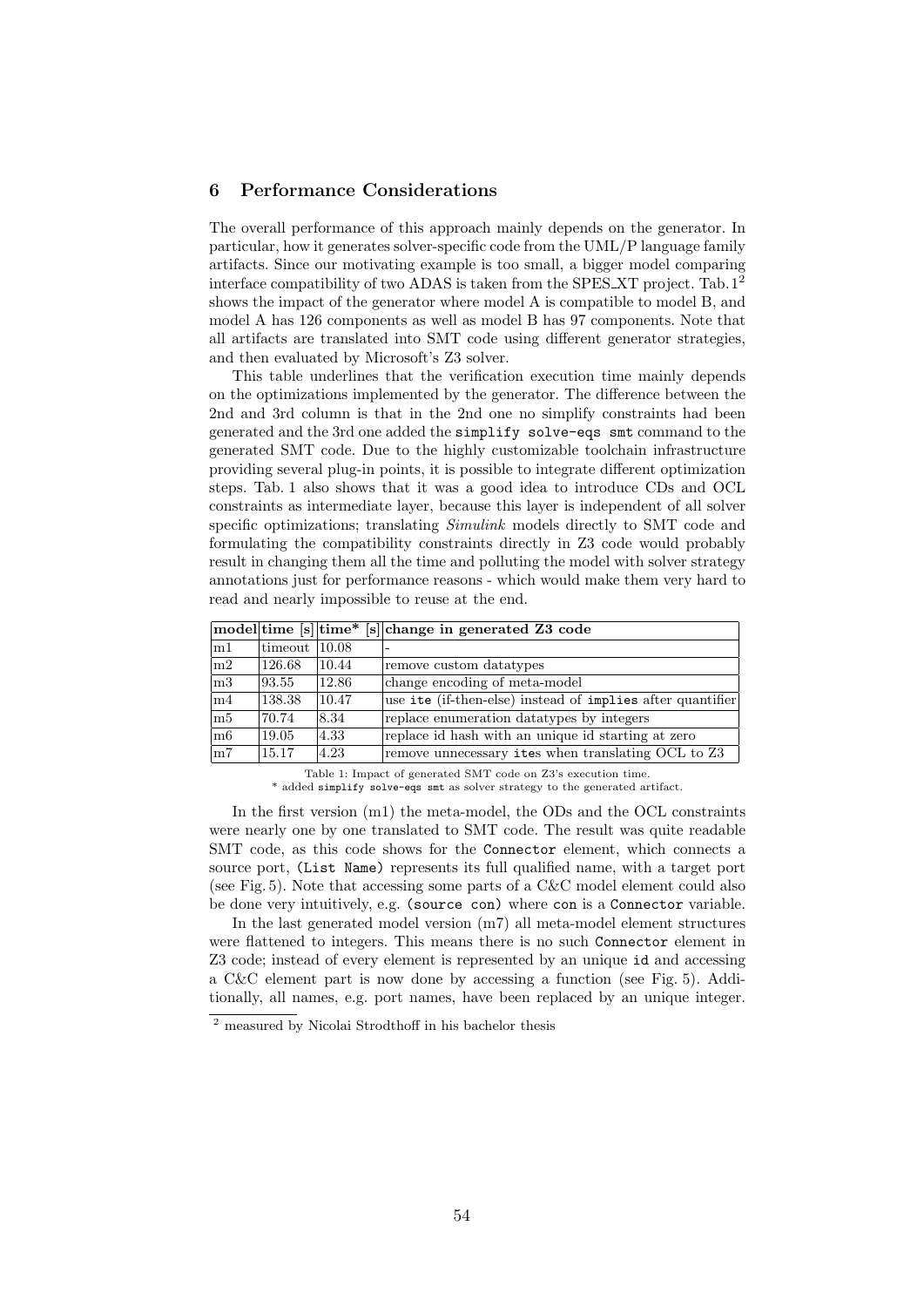| $1$ ; meta-model definition<br>Z3                                                 |  |  |  |  |  |
|-----------------------------------------------------------------------------------|--|--|--|--|--|
| <sup>2</sup> (declare-datatypes () ((Connector (mk-connector (source (List Name)) |  |  |  |  |  |
| $\lceil$<br>(code is an except)<br>(target (List Name)) (id ID)))))               |  |  |  |  |  |
| $4$ ; instance creation                                                           |  |  |  |  |  |
| $5(mk$ -connector (insert n_switch1 (insert n_out1 nil))                          |  |  |  |  |  |
| $\frac{1}{2}$ (insert n_mul (insert n_in2 nil)) id_1593458942)                    |  |  |  |  |  |
| $1$ (define-fun getConnectorSourceFromId ((id Int)) (List Int)<br>Z3.             |  |  |  |  |  |
| <sup>2</sup> (declare-datatypes () ((Connector (mk-connector (source (List Name)) |  |  |  |  |  |
| $(ite (= id 2) (insert 2 (insert 56 nil))$                                        |  |  |  |  |  |
| 4<br>$(ite (= id 14) (insert 0 (insert 56 nil))$                                  |  |  |  |  |  |

Fig. 5: Z3 code used in first version (top) and last version (bottom)

The entire post-processing step such as flattening data structures and replacing names by integer number is done by using the plug-in point (5) in Fig. 2 after all documents have been merged to one query document. The last optimization from m6 to m7 used the plug-in point (6) by removing ites in Boolean OCL constraints. The code (ite cond1 true (ite cond2 false (ite cond3 true  $\ldots$ )) true) will be replaced by (or cond1 cond3  $\ldots$ ).

This study shows that the modular and extendable architecture supports flexibility, i.e., replace the Z3 solver with another one like Alloy, and adaptations of generator algorithms to optimize performance.

# 7 Related Work

Besides our toolchain, there exist several frameworks for compatibility analysis. We want to mention here six representatives: (1) Dajsuren's architectural framework [7], which checks consistencies between multiple software views by lifting their detailed information up to more abstract functional views. (2)  $Ac$ tiveTreaty [20] validates component compatibility (interface as well as behavioral one) using contracts which can be described in Java or OCL using the Dresden OCL [9] Eclipse plugin. (3) USE [5] allows to specify and check OCL constraints on UML models. (4) MATE [19,1] defines constraints directly in  $Simulink$ ; this results in modifying all existing *Simulink* models when adding new constraints (violating  $(R5)$ ). (5) *Massif* [8] on the other hand, provides a specific *MATLAB* Ecore meta-model and a tool instantiating these meta-models (satisfying (R5)); but the *Simulink* specific meta-model hampers support for heterogeneous models (see  $(R2)$ ). (6) *SimCheck* [16] can check (only) intra-model compatibilities and can generate counterexamples by annotating Simulink models; however, SimCheck hard-wires their data type, unit and dimension checks directly into Simulink models by annotating them with 7-tuple structures basing directly on their solver language; which makes it very hard to maintain these constraints for developers (see (R3)).

### 8 Conclusion

Update of software components are very unpredictable due to different versions, variants, and configuration options. Based on a set of industrial requirements and